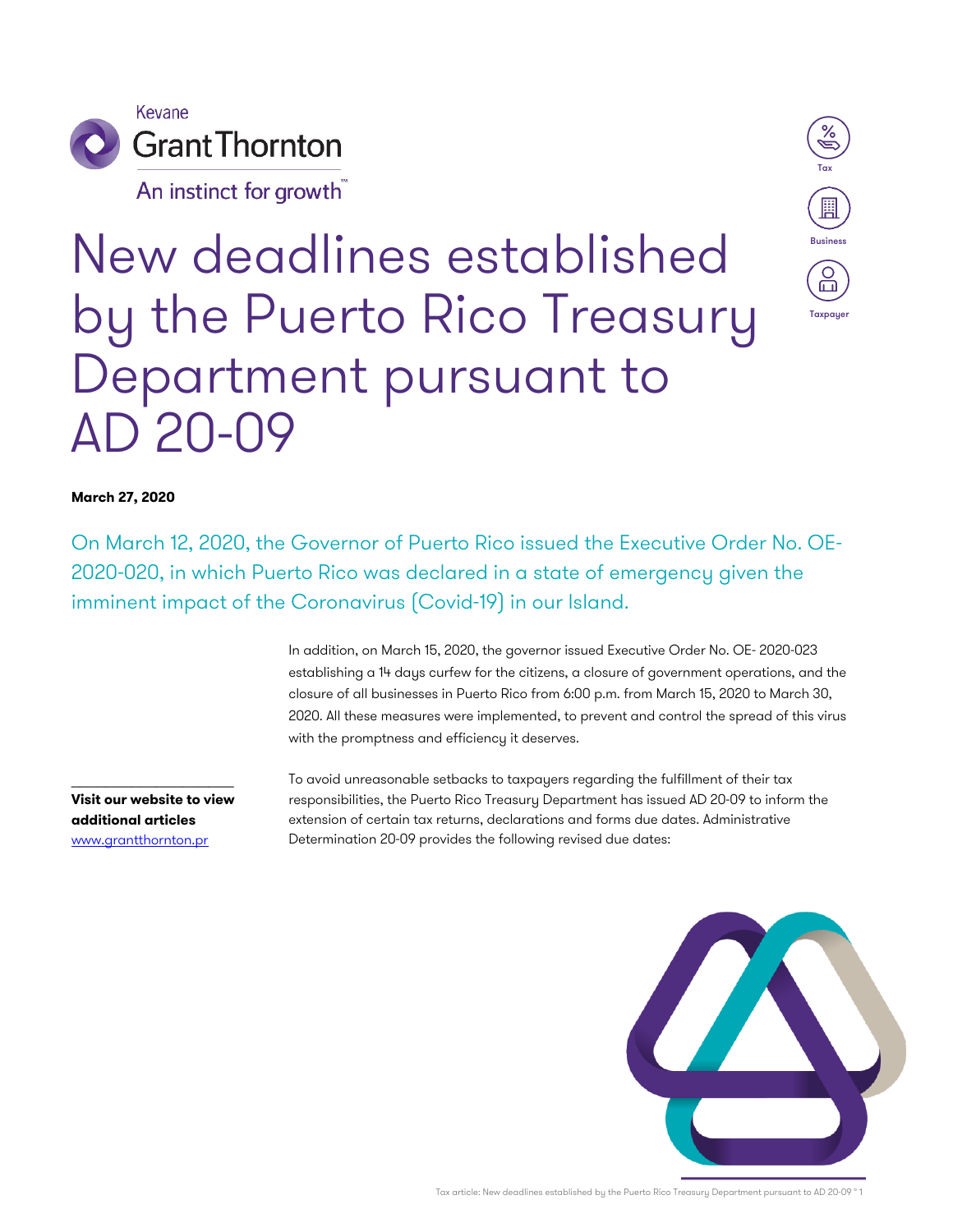# **Sales and Use Tax**

| Form                                                     | <b>Period</b>                                                   | <b>Original Due</b><br><b>Date</b>                                                          | <b>Extended Due</b><br>date pursuant to<br><b>AD 20-09</b>       | <b>Notes</b>                                                                                                                                          |
|----------------------------------------------------------|-----------------------------------------------------------------|---------------------------------------------------------------------------------------------|------------------------------------------------------------------|-------------------------------------------------------------------------------------------------------------------------------------------------------|
| SC 2915 and<br>payment<br><b>(SUT Monthly</b><br>Return) | February 2020<br><b>March 2020</b><br>April 2020<br>May 2020    | March 20, 2020<br>April 20, 2020<br>May 20, 2020<br>June 22, 2020                           | April 20, 2020<br>May 20, 2020<br>June 22, 2020<br>July 20, 2020 | The interest,<br>surcharges and<br>penalties will not<br>be imposed if the<br>returns are filed<br>no later than the<br>extended due<br>date.         |
| <b>SC 2915D</b><br>(Tax on Imports<br>Monthly Return)    | <b>March 2020</b><br>April 2020<br>May 2020                     | April 10, 2020<br>May 10, 2020<br>June 10, 2020                                             | May 10, 2020<br>June 10, 2020<br>July 10, 2020                   | The interest.<br>surcharges and<br>penalties will not<br>be imposed in the<br>Returns if they are<br>filed no later than<br>the extended due<br>date. |
| Semi-monthly<br>payments                                 | <b>March 2020</b><br>April 2020<br>May 2020<br><b>June 2020</b> | March 15 & 31,<br>2020<br>April 15 & 30, 2020<br>May 15 & 29, 2020<br>June 15 & 30,<br>2020 | April 20, 2020<br>May 20, 2020<br>June 22, 2020<br>July 20, 2020 | Penalties will not<br>be imposed If the<br>total of the SUT is<br>fully paid with the<br>filing of the SUT<br>Monthly Returns<br>of each period.      |

#### **Income Tax Returns**

| Form                                                                                                                 | <b>Original or Extended</b><br><b>Due Date</b>                    | <b>Extended Due date</b><br>pursuant to AD 20-09                 | <b>Notes</b>                                                                                                                                                                                                         |
|----------------------------------------------------------------------------------------------------------------------|-------------------------------------------------------------------|------------------------------------------------------------------|----------------------------------------------------------------------------------------------------------------------------------------------------------------------------------------------------------------------|
| <b>Income Tax Return</b>                                                                                             | March 15, 2020<br>April 15, 2020<br>May 15, 2020<br>June 15, 2020 | June 15, 2020<br>July 15, 2020<br>July 15, 2020<br>July 15, 2020 | No interest, surcharges<br>or penalties will be<br>imposed if the returns<br>and corresponding<br>payment are filed no<br>later than the new<br>extended due date.                                                   |
| Income Tax Returns for<br>which a Request of<br>Extension of Time to<br>file has been<br>requested (Form SC<br>2644) | March 15,2020<br>April 15, 2020<br>May 15, 2020<br>June 15, 2020  | June 15, 2020<br>July 15, 2020<br>July 15, 2020<br>July 15, 2020 | No interest, surcharges<br>or penalties will be<br>imposed in the Returns<br>if they are filed no later<br>than the extended due<br>date.                                                                            |
| Payments with returns                                                                                                |                                                                   |                                                                  | No interests,<br>surcharges or penalties<br>will be imposed on<br>payments that should<br>be included with the<br>returns as long as said<br>payments are made on<br>the deadlines<br>established for the<br>returns |

Tax article: New deadlines established by the Puerto Rico Treasury Department pursuant to AD 20-09 ° 2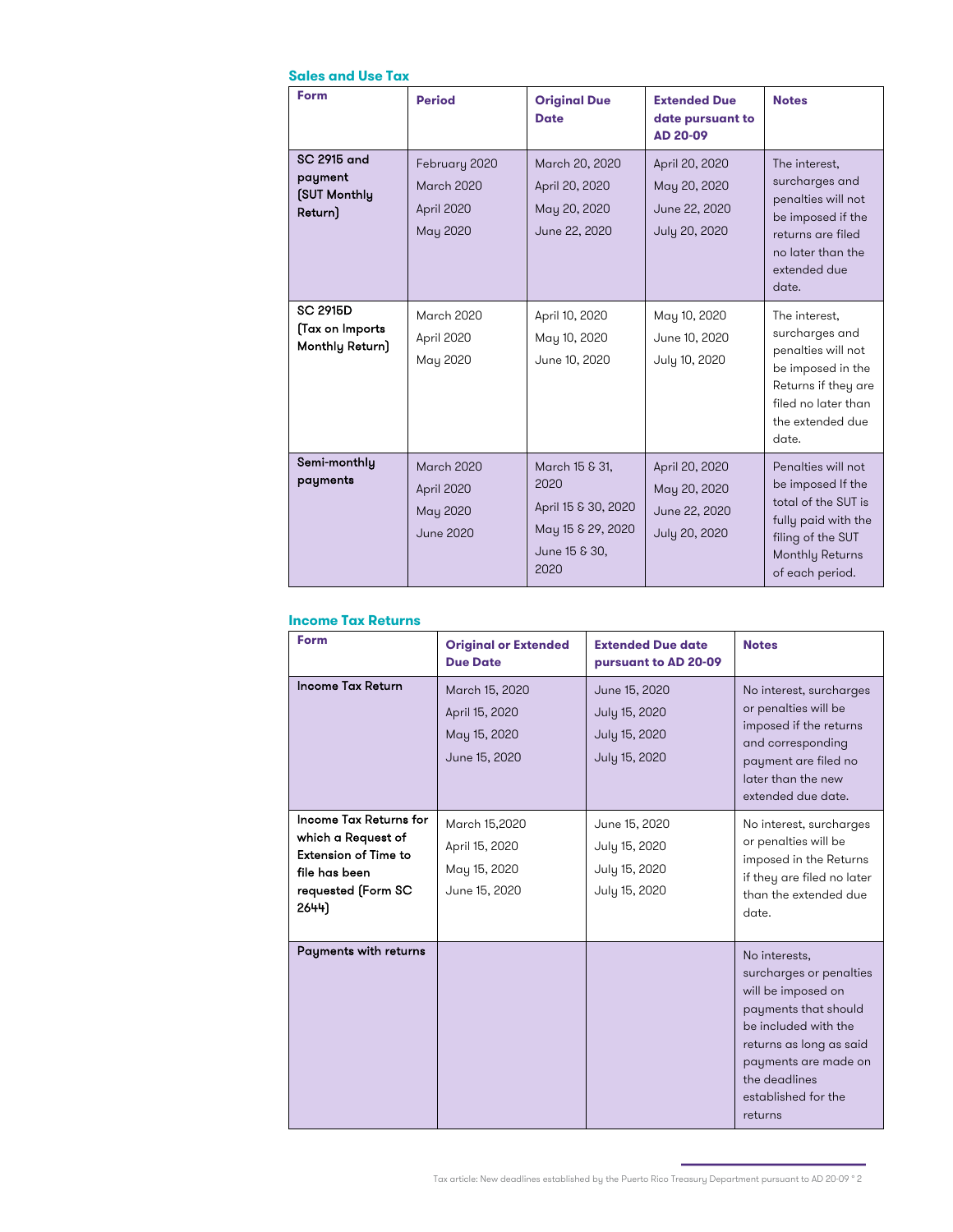#### **Informative Declarations**

| <b>Declarations</b>                | Year | <b>Original</b><br>extended due<br>date | <b>Extended Due</b><br>date pursuant to<br><b>AD 20-09</b> | <b>Notes</b>                                                                                                                                                                                         |
|------------------------------------|------|-----------------------------------------|------------------------------------------------------------|------------------------------------------------------------------------------------------------------------------------------------------------------------------------------------------------------|
| Informative<br><b>Declarations</b> | 2019 | April 15, 2020                          | May 15, 2020                                               | No penalties will be imposed<br>in the filing of Informative<br>Returns submitted if they are<br>filed no later than the<br>extended due date as long<br>as the filing is completed<br>through SURI. |

## **Other Tax Returns, Forms and Tax payments\*\***

| <b>Description</b>                             | raier Tux Returns, Forms und Tux pagments<br><b>Period</b> | <b>Original Due Date</b>                                                                                       | <b>Extended</b><br>Due date<br>pursuant to<br><b>AD 20-09</b>    | <b>Notes</b>                                                                                                                                                                                                                                                                                                                                                                                                                                                                                                                                                                                                                                                                        |
|------------------------------------------------|------------------------------------------------------------|----------------------------------------------------------------------------------------------------------------|------------------------------------------------------------------|-------------------------------------------------------------------------------------------------------------------------------------------------------------------------------------------------------------------------------------------------------------------------------------------------------------------------------------------------------------------------------------------------------------------------------------------------------------------------------------------------------------------------------------------------------------------------------------------------------------------------------------------------------------------------------------|
| Other Returns,<br>forms and tax<br>payments ** | <b>March 2020</b><br>April 2020<br>May 2020<br>June 2020   | Example: March 15,<br>2020<br>Example: April 30,<br>2020<br>Example: May 10, 2020<br>Example: June 20,<br>2020 | June 15, 2020<br>June 30, 2020<br>July 10, 2020<br>July 20, 2020 | <b>Other Returns</b><br>whose original due<br>dates are during<br>the months of<br>March and April<br>2020, will be<br>considered timely<br>filed if they are<br>submitted no later<br>than the same day<br>of the due date,<br>but during the<br>month of June<br>2020.<br><b>Other Returns</b><br>whose original due<br>dates are during<br>the months of May<br>and June 2020,<br>will be understood<br>to be timely filed if<br>they are submitted<br>no later than the<br>same due date,<br>but during the<br>month of July<br>2020.<br>No interest,<br>surcharges or<br>penalties will be<br>imposed in the<br>returns if they are<br>filed no later than<br>the extended due |
|                                                |                                                            |                                                                                                                |                                                                  | date.                                                                                                                                                                                                                                                                                                                                                                                                                                                                                                                                                                                                                                                                               |

\*\* Returns that are not related to Income Tax, Sales and Use Tax, Excise Taxes established in Subtitle C of the Code, the Taxes on alcoholic beverages established in Subtitle E of the Code, as well as the Special Tax on foreign corporations established under Act No. 154 of 25 of October 2010 or Informative Declarations.

Tax article: New deadlines established by the Puerto Rico Treasury Department pursuant to AD 20-09 ° 3